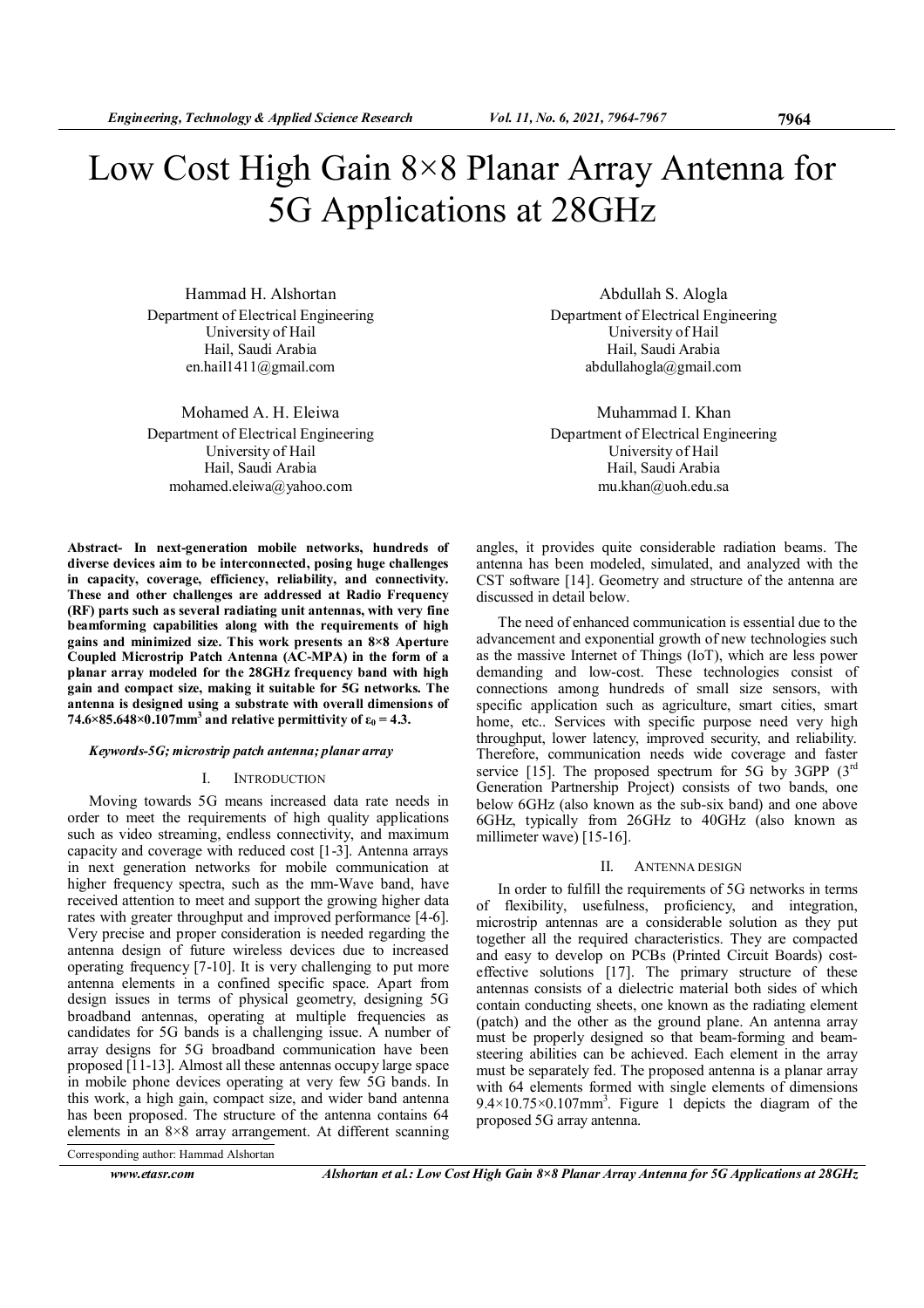

Fig. 1. Single element patch antenna. (a) Top view, (b) side view.

# III. SINGLE ELEMENT ANTENNA

Figure 2 shows the schematic diagram of the single element of antenna and Figure 3 shows its S11 result. These elements are further combined to form an antenna array. From the results it can be observed that return loss below -26dB is achieved at 28GHz and a bandwidth around 4GHz is obtained. The values of the parameters affect the performance of the antenna in terms of its matching and band. The optimized antenna parameters are shown in Table I.



Fig. 2. Array antenna single element multiple views: (a) top, (b) bottom, (c) side, and (d) end.

TABLE I. ANTENNA ELEMENT PARAMETER DESCRIPTION

| Name                       | Parameter Value (mm) |  |  |
|----------------------------|----------------------|--|--|
|                            |                      |  |  |
| Frequency                  | 27.89                |  |  |
| Port width                 | 2.305                |  |  |
| Port height                | 0.967                |  |  |
| Wavelength center          | 10.749               |  |  |
| Groundplane_width          | 10.749               |  |  |
| Groundplane length         | 9.352                |  |  |
| Groundplane feed extension | $-1.702$             |  |  |
| La                         | 2.799                |  |  |
| Wa                         | 0.107                |  |  |
| Lf                         | 2.973                |  |  |
| Wf                         | 0.209                |  |  |
| Lp                         | 3.978                |  |  |
| Wp                         | 5.374                |  |  |
| Eb                         | 4.3                  |  |  |
| Et                         |                      |  |  |
| Ls                         | 0.478                |  |  |
| Hb                         | 0.107                |  |  |
| Ht                         | 0.859                |  |  |
| Tanδb                      | $\mathbf{0}$         |  |  |
| Tanδt                      | $\mathbf{0}$         |  |  |

## IV. THE PROPOSED 5G ANTENNA ARRAY

The proposed design of the 5G antenna array with 64 elements formed using the discussed above single element is illustrated in Figure 4. The design has overall dimensions of  $74.6 \times 85.648 \times 0.107$ mm<sup>3</sup>. As can be seen, 64 compact antenna components with distance d are used to make an array in the top segment of the PCB. The antenna is constructed on the FR-4 as bottom substrate and vacuum as the top part.



The antenna array was simulated in CST and the obtained values of S11 are shown in Figure 5. It can be observed that the designed antenna provides wide bandwidth more than 4.5GHz with an acceptable value of return loss at 28GHz, i.e. -28.5dB. Similarly, after the simulation of the antenna, a gain of 10.34dBi is achieved. Figure 6 gives the graphical representation of the 3D radiation pattern plot.



www.etasr.com Alshortan et al.: Low Cost High Gain 8×8 Planar Array Antenna for 5G Applications at 28GHz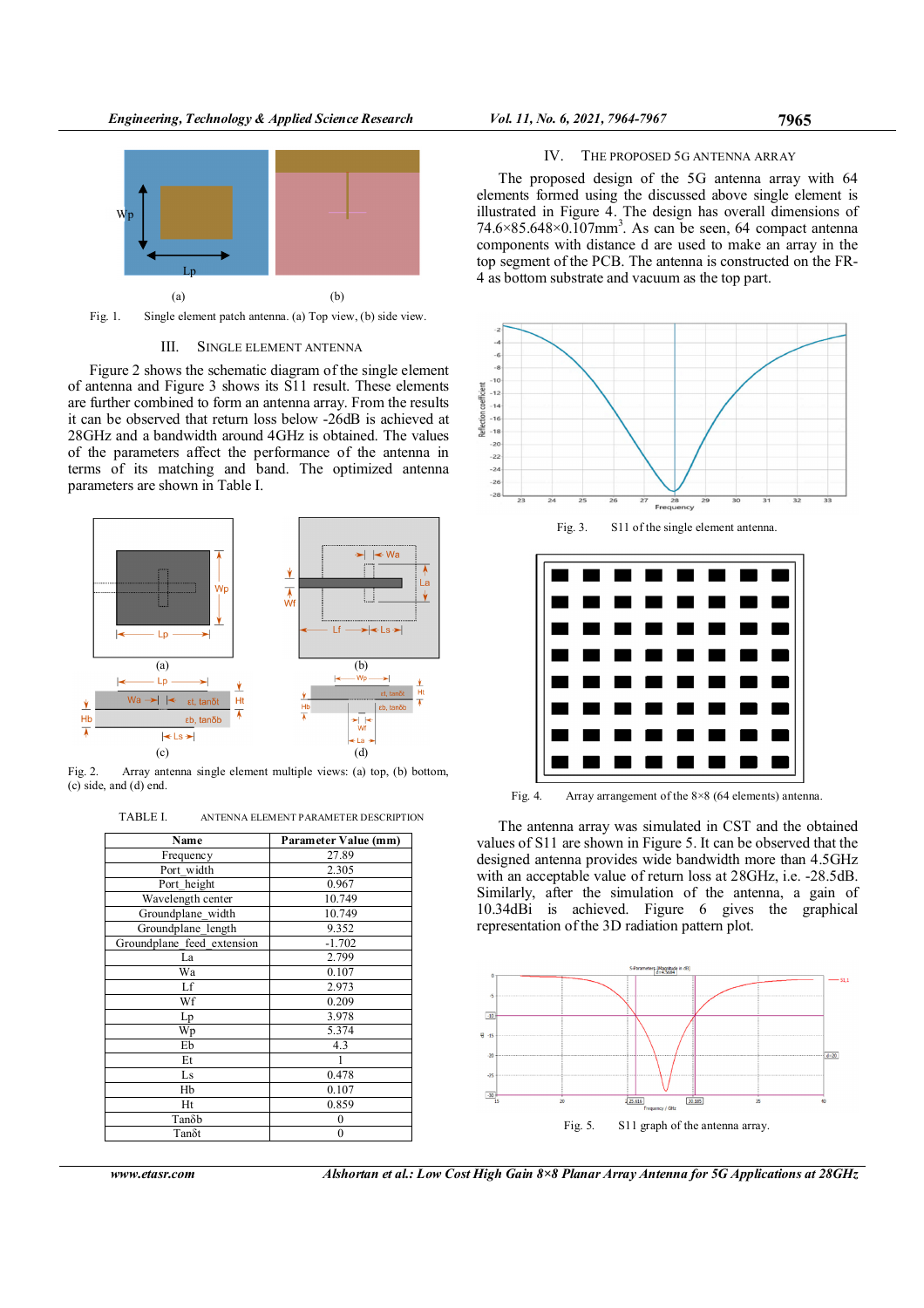Engineering, Technology & Applied Science Research Vol. 11, No. 6, 2021, 7964-7967 7966



Fig. 6. 3D Radiation pattern (gain) at 28GHz.

The results obtained for the s-parameter of the 64-element antenna, simulated and analyzed in this work are shown in Figure 7. It can be observed that a very consistent and directional response is obtained and radiation with a very acceptable s-parameter is attained. Figures 8-9 show the Eplane and H-plane patterns in polar and Cartesian coordinates at 28GHz.







Fig. 8. E-plane pattern in (a) polar and (b) Cartesian coordinates.

www.etasr.com Alshortan et al.: Low Cost High Gain 8×8 Planar Array Antenna for 5G Applications at 28GHz





Fig. 9. H-plane pattern in (a) polar and (b) Cartesian coordinates.

The elements of the proposed array exhibit great performance. The efficiencies (radiation and total) of the proposed planar antenna array are exhibited in the related Figures. It can be observed that adequate efficiency outcomes are achieved at 25-30GHz. Higher than 97% radiation efficiency is gained. Likewise, more than 70% total efficiency has been attained for the introduced array elements [18-19]. It can also be observed that the proposed 5G antenna design offers steady radiation (patterns/beams) with enough gain [20].

## V. COMPARISON WITH STATE OF THE ART ANTENNAS

A comparison with known related antennas is shown in Table II. It can be understood that the presented antenna is a low-cost antenna with much improved impedance bandwidth and acceptable peak gain in comparison with other known, state of the art antennas. The antenna has efficient planar structure, it is easy to implement and has a high directive gain. The presented antenna achieves an impedance bandwidth of 29% and a peak gain of 10.5dBi which outperforms the other antennas, and is adequate for millimeter-wave communication. It has a much wider bandwidth of 4.5GHz.

| TABLE II.      | COMPARISON OF THE PROPOSED ANTENNA WITH |  |  |
|----------------|-----------------------------------------|--|--|
| PREVIOUS WORKS |                                         |  |  |

| Ref./Year | (GHz)       | Freq. band   Bandwidth<br>(GHz) | Peakg gain<br>(dBi) | <b>Type</b>      |
|-----------|-------------|---------------------------------|---------------------|------------------|
| [21]/2021 | 24.25-29.5  |                                 | $0 - 5$             | Phased array     |
| [22]/2018 | $39 - 49.3$ | 2.0                             | 5.5                 | Reflector, omni  |
| [23]/2017 | $24 - 32$   | 3.5                             |                     | SIW/tapered slot |
| [24]/2016 | $57 - 67$   |                                 | 2.2                 | Micro-strip      |
| This work | $25 - 30$   | 4.5                             | 10.5                | Planar array     |